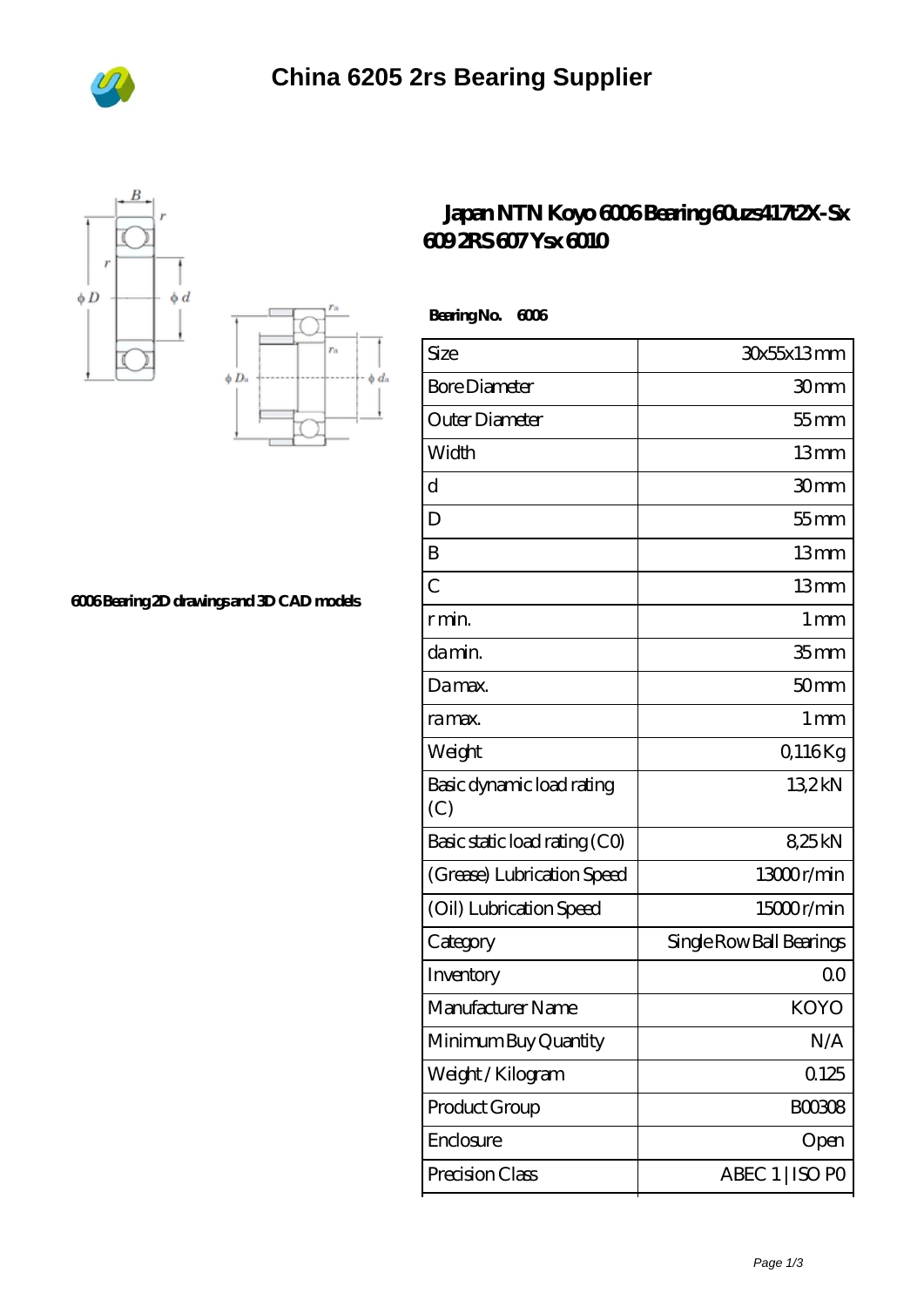

## **[China 6205 2rs Bearing Supplier](https://m.bi-countytransitway.com)**

| Maximum Capacity / Filling<br>Slot | No                                                                                                                                                                                  |
|------------------------------------|-------------------------------------------------------------------------------------------------------------------------------------------------------------------------------------|
| Rolling Element                    | <b>Ball Bearing</b>                                                                                                                                                                 |
| Snap Ring                          | No                                                                                                                                                                                  |
| <b>Internal Special Features</b>   | No                                                                                                                                                                                  |
| Cage Material                      | Steel                                                                                                                                                                               |
| Internal Clearance                 | CO-Medium                                                                                                                                                                           |
| Inch - Metric                      | Metric                                                                                                                                                                              |
| Long Description                   | <b>30MM Bore: 55MM</b><br>Outside Diameter; 13MM<br>Outer Race Diameter:<br>Open; Ball Bearing; ABEC 1<br>ISO PO, No Filling Slot; No<br>Snap Ring, No Internal<br>Special Features |
| Category                           | Single Row Ball Bearing                                                                                                                                                             |
| <b>UNSPSC</b>                      | 31171504                                                                                                                                                                            |
| Harmonized Tariff Code             | 8482105068                                                                                                                                                                          |
| Noun                               | Bearing                                                                                                                                                                             |
| <b>Keyword String</b>              | Ball                                                                                                                                                                                |
| Manufacturer URL                   | http://www.koyousa.com                                                                                                                                                              |
| Manufacturer Item Number           | 6006                                                                                                                                                                                |
| Weight/LBS                         | 0276                                                                                                                                                                                |
| <b>Bore</b>                        | 1.181 Inch   30 Millimeter                                                                                                                                                          |
| Outside Diameter                   | 2165Inch   55 Millimeter                                                                                                                                                            |
| Outer Race Width                   | 0512Inch   13Millimeter                                                                                                                                                             |
| Bearing No.                        | 6006                                                                                                                                                                                |
| r(min)                             | T                                                                                                                                                                                   |
| Cr                                 | 165                                                                                                                                                                                 |
| CQr                                | 825                                                                                                                                                                                 |
| Cu                                 | 0530                                                                                                                                                                                |
| fO                                 | 147                                                                                                                                                                                 |
| Grease lub.                        | 13000                                                                                                                                                                               |
| Oil lub.                           | 15000                                                                                                                                                                               |
|                                    |                                                                                                                                                                                     |